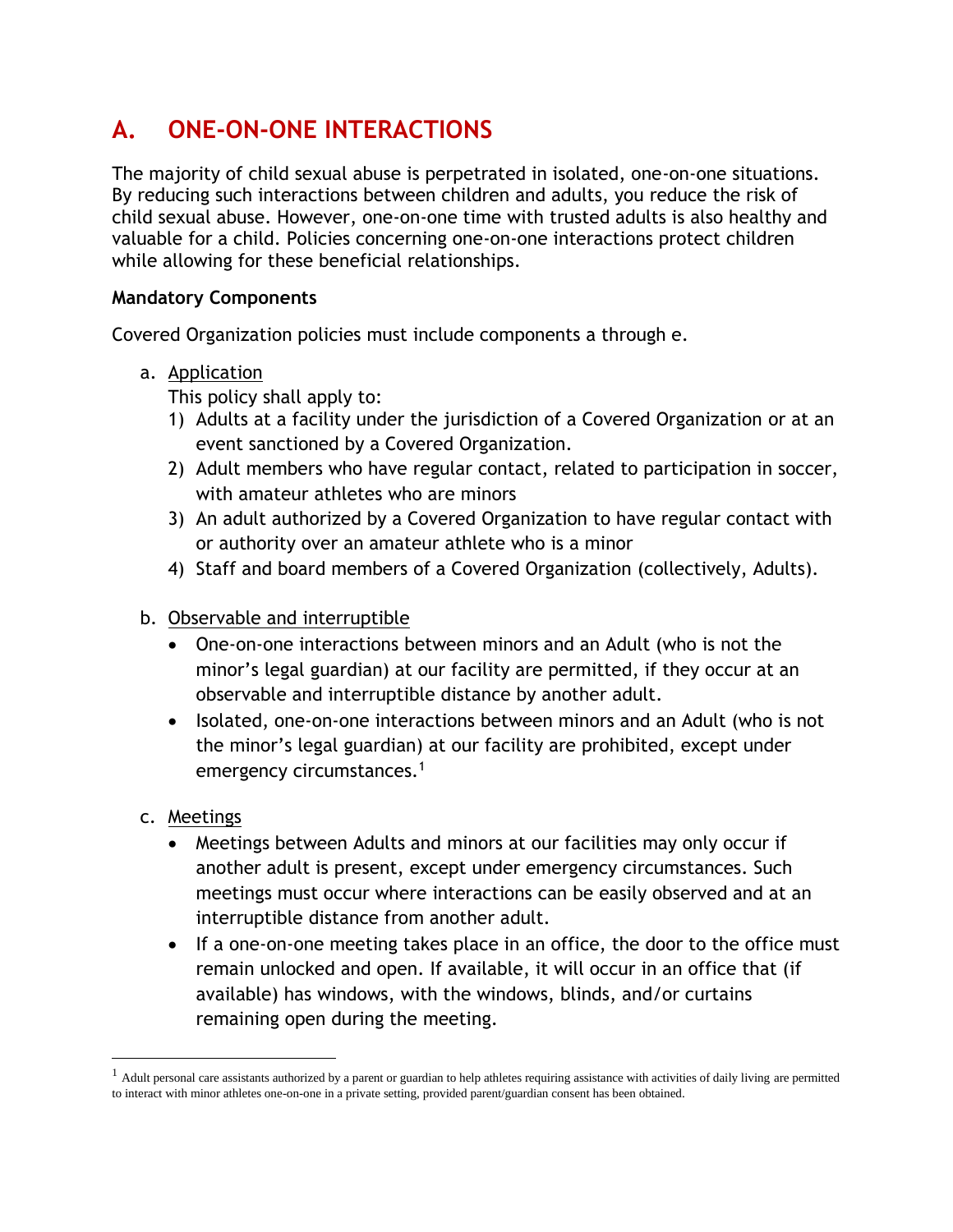## d. Meetings with mental health care professionals

If a mental health care professional meets with minors at our facilities, a closed-door meeting may be permitted to protect patient privacy – provided that (1) the door remains unlocked, (2) another adult is present at the facility, (3) the other adult is advised that a closed-door meeting is occurring, although the minor's identity need not be disclosed, and (4) written legal guardian consent is obtained by the mental health care professional, with a copy provided to our organization.

## e. Individual training sessions

Individual training sessions between Adults and minors are permitted at our facility if the training session is observable and interruptible by another adult. The Adult must obtain the written permission of the minor's legal guardian in advance of the individual training session. Parents, guardians, and other caretakers must be allowed to observe the training session. Permission for individual training sessions must be obtained at least every six months, and such permission may be withdrawn at any time.

### **Recommended Components**

### f. Monitoring

When one-on-one interactions between Adults and minors occur at our facility, adults will monitor these interactions. Monitoring includes knowing that the one-on-one interaction is occurring, the approximate planned duration of the interaction, and randomly dropping in on the one-on-one.

### g. Out-of-program contacts

Adults are prohibited from interacting one-on-one with unrelated minor athletes in settings outside of the program (including, but not limited to, one's home, restaurants, and individual transportation), unless parent/legal guardian consent is provided for each out-of-program contact Such arrangements are nonetheless strongly discouraged.

### h. Parent Training

Parents/guardians receive the U.S. Center for SafeSport's education and training on child abuse prevention before providing consent for their Minor Athlete to have a meeting or training session with an Adult Participant subject to these policies.

# **B. MASSAGES AND RUBDOWNS**

### **Mandatory components**

Covered Organizations must include components a through b.

a. Application

This policy shall apply to: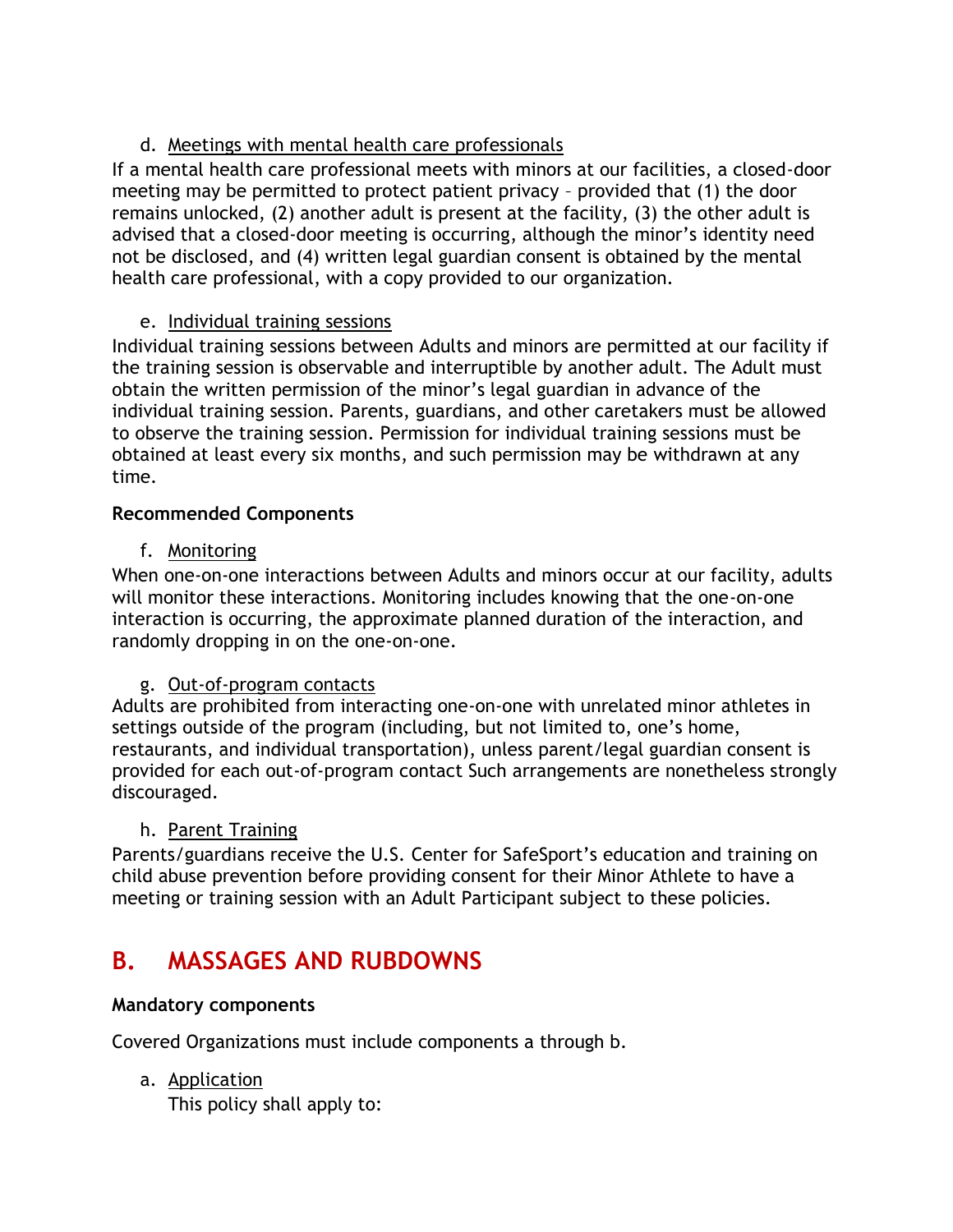- 1) Adults at a facility under the jurisdiction of a Covered Organization
- 2) Adult members who have regular contact with amateur athletes who are minors
- 3) An adult authorized by a Covered Organization to have regular contact with or authority over an amateur athlete who is a minor
- 4) Staff and board members of a Covered Organization

(collectively, Adults).

#### b. Licensed, certified professional

- Any massage or rubdown performed by an Adult on a minor athlete at our facilities or a training or competition venue is prohibited unless such Adult is a licensed massage therapist.
- Any massage or rubdown performed at our facilities or a training or competition venue by a licensed professional must be observable and interruptible. Any massage of a minor athlete must be done with at least one other adult present and must never be done with only the minor athlete and licensed massage therapist in the room.
- Even if a coach is a licensed massage therapist, the coach shall not perform a rubdown or massage of an athlete under any circumstances.
- The provider of any massage or other athletic training therapy should narrate the steps in the activity before taking them, seeking assent of the minor athlete throughout the process.
- c. Written consent

Written consent by a legal guardian shall be provided before providing each massage or rubdown on a minor athlete and documented at least on an annual basis. This consent may be withdrawn at any time. Parents must be permitted to be in the room as an observer.

#### **Recommended Components**

d. Parent training

Parents/guardians receive the U.S. Center for SafeSport education and training on child abuse prevention before providing consent for their Minor Athlete to receive an athletic training modality, massage, or rubdown.

e. The provider should narrate the steps in the massage, rubdown, or athletic training modality before taking them, seeking assent of the Minor Athlete throughout the process.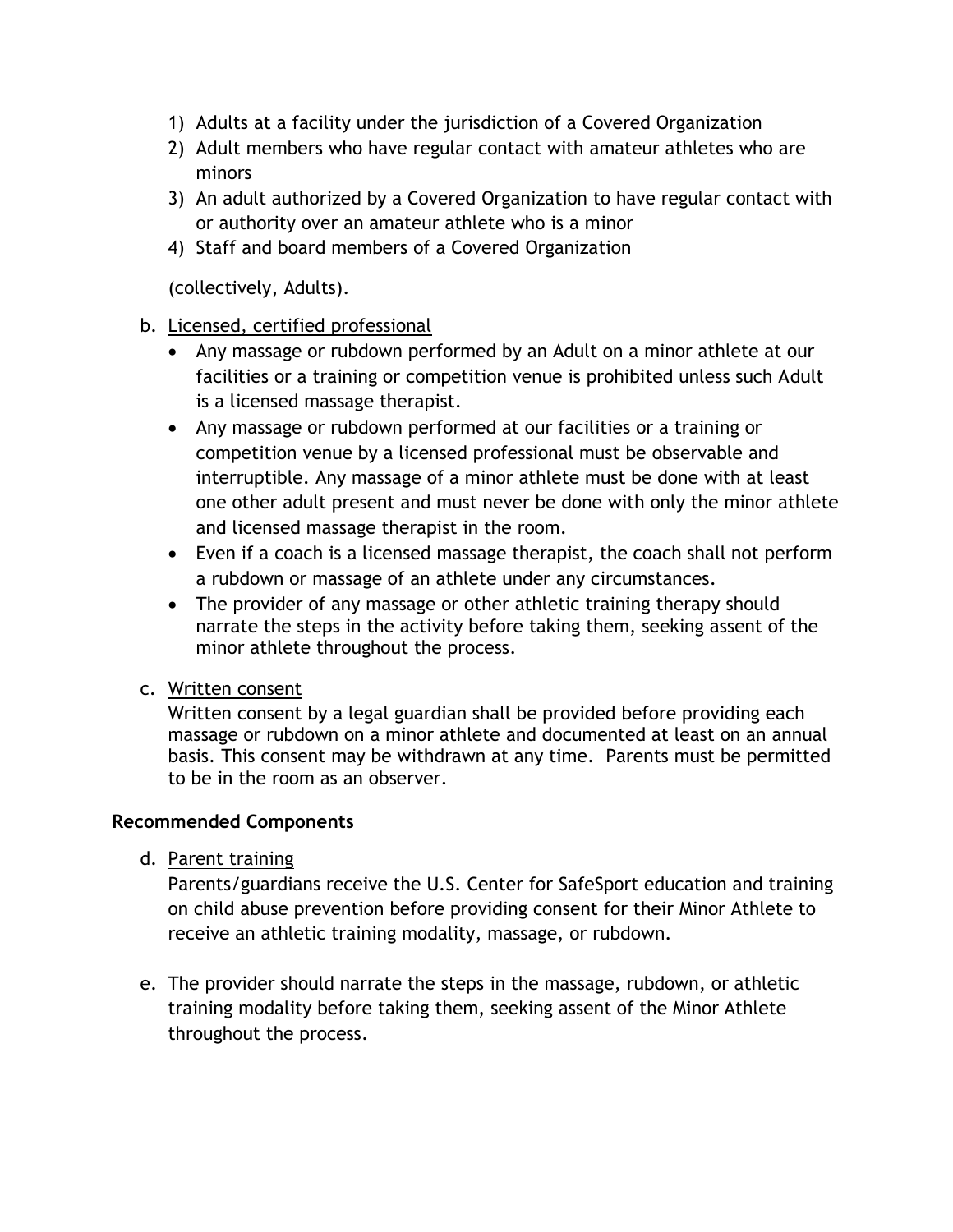# **C. LOCKER ROOMS, REST ROOMS AND CHANGING AREAS**

#### **Mandatory Components**

Covered Organizations must include components a through f.

#### a. Application

This policy shall apply to:

- 1) Adults at a facility under the jurisdiction of a Covered Organization or at an event sanctioned by a Covered Organization
- 2) Adult members who have regular contact with amateur athletes who are minors
- 3) An adult authorized by a Covered Organization to have regular contact with or authority over an amateur athlete who is a minor
- 4) Staff and board members of a Covered Organization

(collectively, Adults).

#### b. Use of recording devices

Use of any device's (including a cell phone's) recording capabilities, including voice recording, still cameras, and video cameras in locker rooms, rest rooms, changing areas, or similar spaces at a facility under our organization's jurisdiction is prohibited. Exceptions may be made for media and championship celebrations, provided that such exceptions are approved by the Covered Organization and two or more adults are present.

### c. Undress

• Under no circumstances shall an unrelated Adult at a facility under our organization's jurisdiction be undressed (disrobed or partial or full nudity where private body parts are exposed) in front of or shower with minor athletes.

### d. Isolated one-on-one interactions

- At no time are unrelated Adults permitted to be alone with a minor in a locker room, rest room, or changing area when at a facility under our jurisdiction, except under emergency circumstances. $2$
- If our organization is using a facility that has access to a single set of such facilities, we will designate times for use by Adults, if any.

 $2$  Adult personal care assistants authorized by a parent or guardian to help athletes requiring assistance with activities of daily living are permitted to assist minor athletes one-on-one, provided parent/guardian consent has been obtained.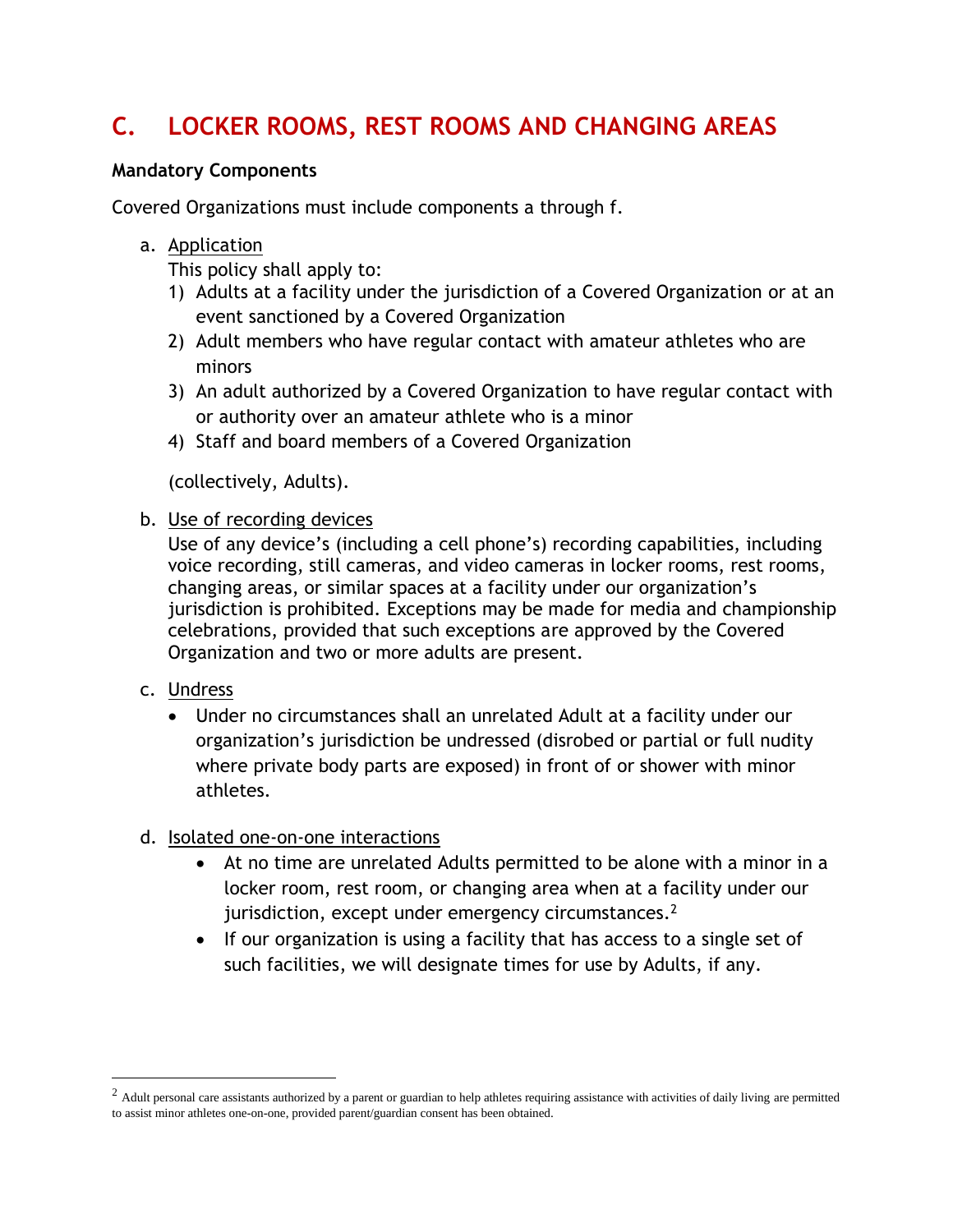### e. Monitoring

Our organization regularly and randomly monitors the use of locker rooms, rest rooms, and changing areas at facilities under our jurisdiction to ensure compliance with these policies. Our organization will provide a private or semi-private place for minor athletes to change clothes or undress at sanctioned events that include locker rooms and/or changing areas for athlete use.

### f. Non-exclusive facility

If our organization uses a facility not under its jurisdiction (for, e.g., training or competition or similar events) and the facility is used by multiple constituents, Adults in categories 2 through 4 are nonetheless required to adhere to the rules set forth here.

### **Recommended Components**

- g. Adults make every effort to recognize when an athlete goes to the locker room or changing area during practice and competition and, if they do not return in a timely fashion, we will check on the athlete's whereabouts.
- h. We discourage parents from entering locker rooms and changing areas unless it is truly necessary. In those instances, it should only be a same-sex parent. If this is necessary, parents should let a coach or administrator know about this in advance.

# **D. ELECTRONIC COMMUNICATIONS**

### **Mandatory components**

Covered Organizations must include components a through e.

a. Application

This policy shall apply to:

- 1) Adult members who have regular contact with amateur athletes who are minors
- 2) An adult authorized by a Covered Organization to have regular contact with or authority over an amateur athlete who is a minor
- 3) Staff and board members at a Covered Organization

(collectively, Participating Adults).

b. Content

All electronic communication originating from Participating Adults to amateur athletes who are minors must be open and transparent, and professional in nature.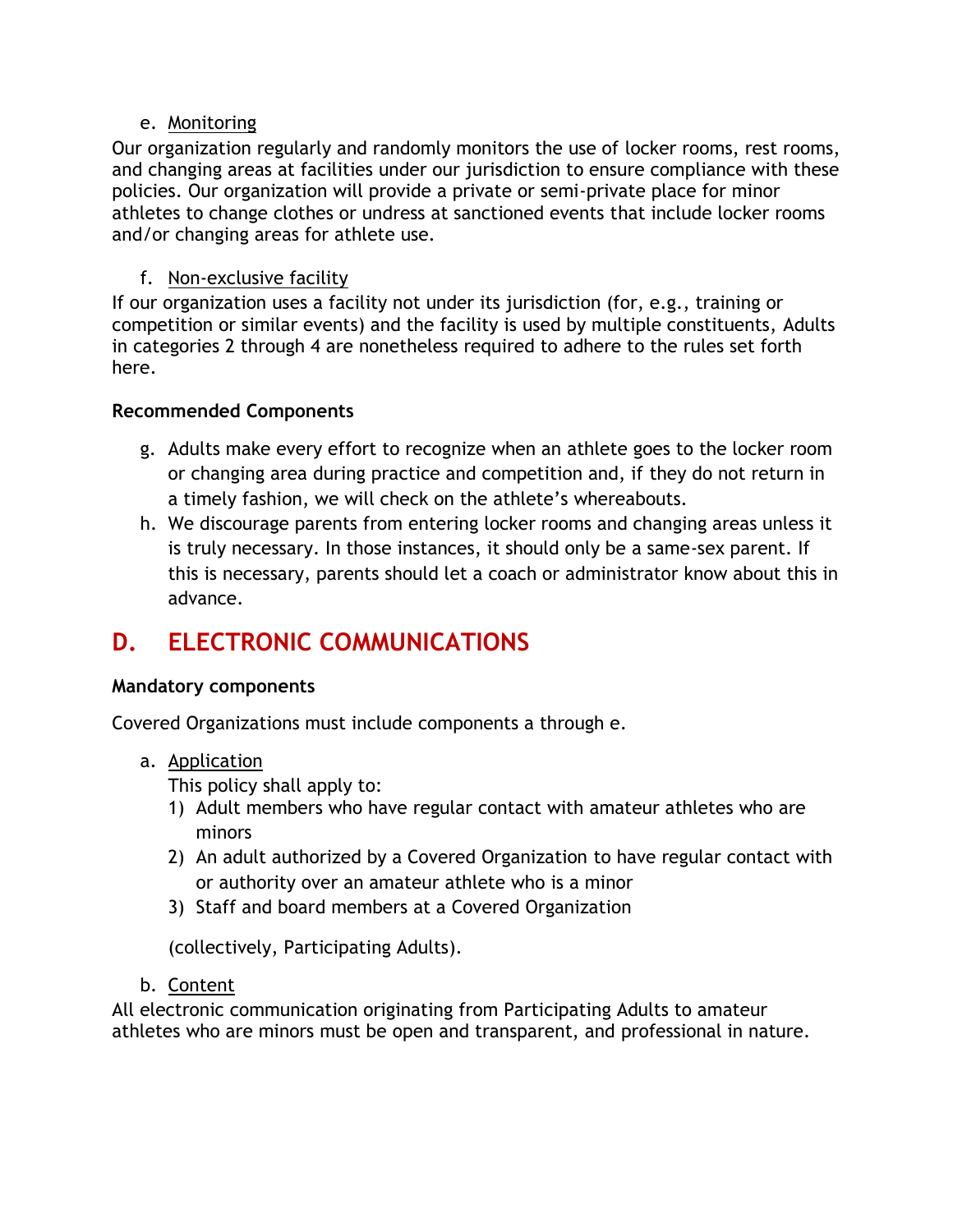- c. Open and transparent
	- If a Participating Adult needs to communicate directly with an amateur athlete who is a minor via electronic communications, another Participating Adult or the minor's legal guardian will be copied.
	- If a minor athlete communicates to the Participating Adult privately first, the Participating Adult should respond to the minor athlete with a copy to another Participating Adult or the minor's legal guardian.
	- A Participating Adult communicating electronically to the entire team will copy another Participating Adult.
	- Amateur athletes who are minors may "friend" the organization's official page.
	- Only platforms that allow for open and transparent communication may be used to communicate with minor athletes.

## d. Prohibited electronic communications

- Participating Adults are not permitted to communicate privately via electronic communications with amateur athletes who are minors, except under emergency circumstances.
- Participating Adults are not permitted to "private message," "instant message," "direct message", or send photos via Snapchat or Instagram to a minor athlete privately.
- Participating Adults are not permitted to maintain social media connections with minors; such adults are not permitted to accept new personal page requests on social media platforms from amateur athletes who are minors and existing social media connections with amateur athletes who are minors shall be discontinued

## e. Requests to discontinue

Legal guardians may request in writing that their child not be contacted through any form of electronic communication by the organization or by the organization's Participating Adults. The organization will abide by any such request that their child not be contacted via electronic communication, absent emergency circumstances.

### **Recommended components**

## f. Hours

Electronic communications will only be sent between the hours of 8:00 a.m. and 8:00 p.m.

- g. Monitoring
	- The organization monitors its social media pages and removes any posts that violate the organization's policies and practices for appropriate behavior.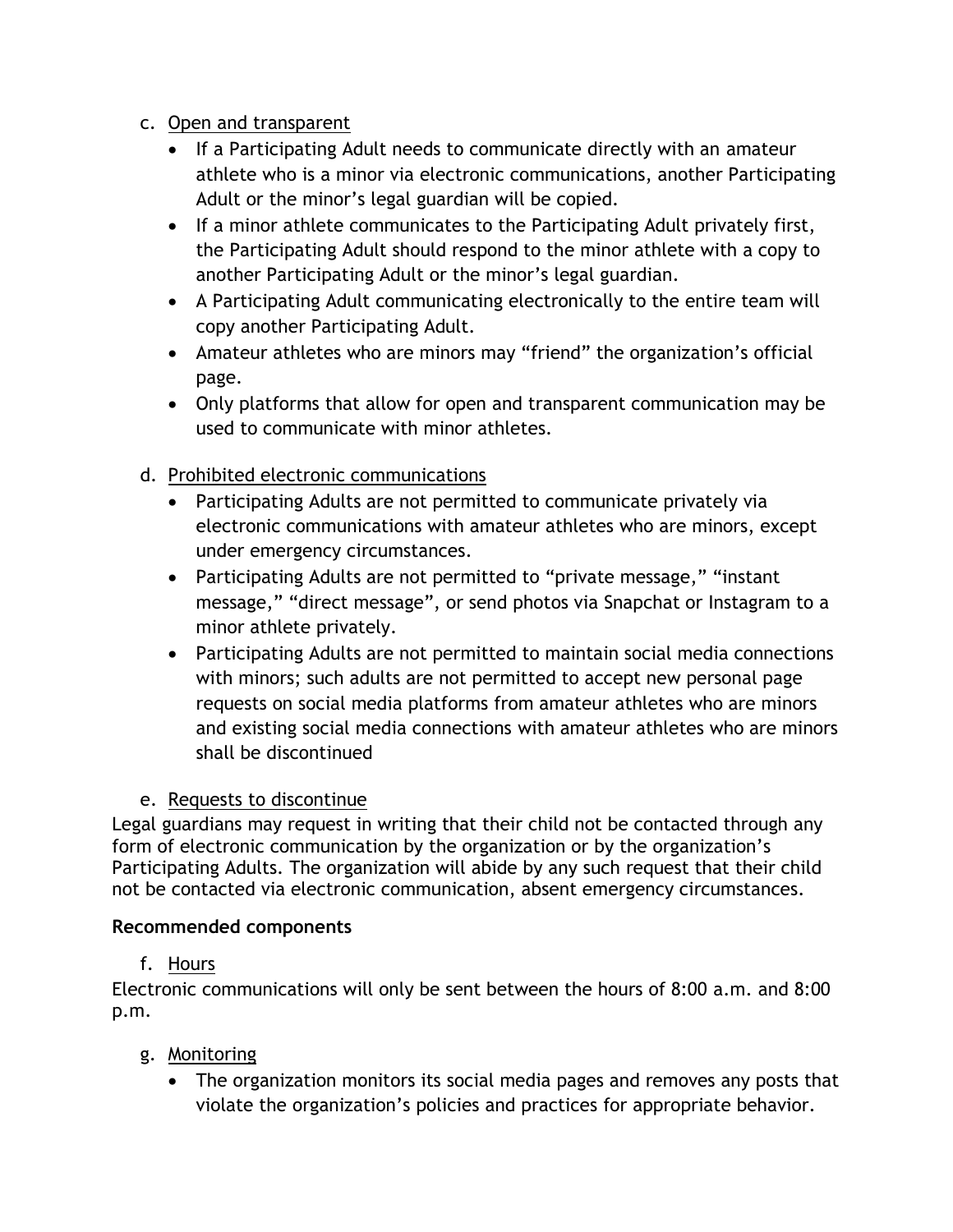- The organization will inform the legal guardian of a minor athlete of any prohibited posts, as well as the organization's administrator.
- h. Social Media Connections
	- Adult Participants are not permitted to maintain private social media connections with minor athletes and should discontinue existing social media connections with minor athletes.

# **E. TRANSPORTATION**

## **Mandatory Components**

Covered Organizations must include components a through b. "Transportation" consists of travel to training, practice, and competition that occurs locally and does not include coordinated overnight stay(s).

## a. Application

This policy shall apply to:

- 1) Adult members who have regular contact with amateur athletes who are minors
- 2) An adult authorized by a Covered Organization to have regular contact with or authority over an amateur athlete who is a minor
- 3) Staff and board members at a Covered Organization

(collectively, Participating Adults).

### b. Transportation

- The organization does not arrange for local transportation.
- Participating Adults who are not also acting as a legal guardian, shall not ride in a vehicle alone with an unrelated athlete who is a minor, absent emergency circumstances, and may only drive with at least two other minor athletes or another Adult Participant at all times, unless otherwise agreed to in writing by the minor athlete's parent/legal guardian at least annually.<sup>3</sup>

### **Recommended Components**

c. Shared or Carpool Travel Arrangement

We encourage parents/legal guardians to pick up their minor athlete first and drop off their minor athlete last in any shared or carpool travel arrangement.

 $3$  Adult personal care assistants authorized by a parent or guardian to help athletes requiring assistance with activities of daily living are permitted to transport a minor athlete one-on-one, provided parent/guardian consent has been obtained.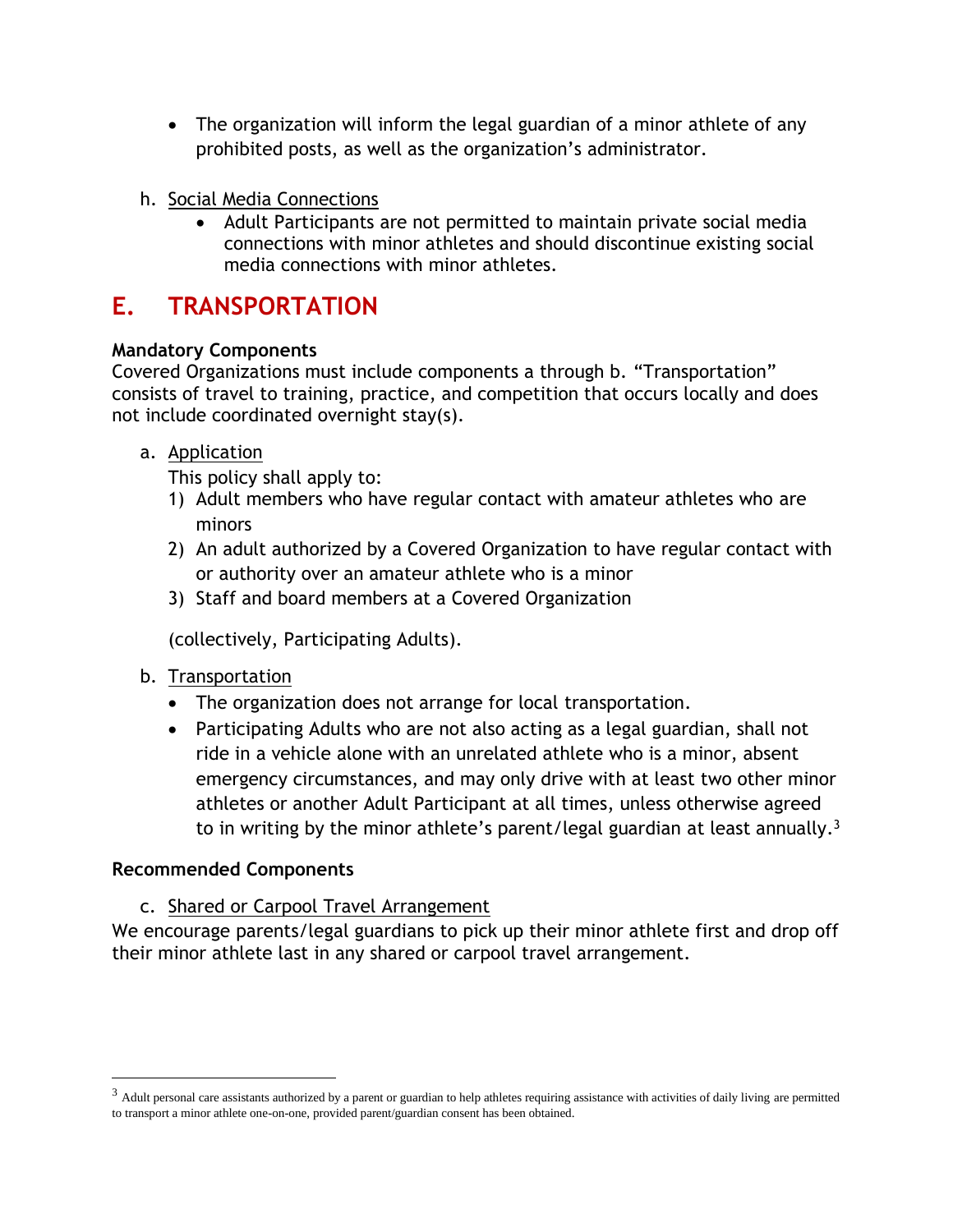## d. Parent Training

Parents/legal guardians receive education concerning child abuse prevention before providing consent for their minor to travel alone with a Participating Adult.

# **F. LODGING**

### **Mandatory Components**

Covered Organizations must include components a through d." Lodging" is team travel to a competition or other team activity that the organization plans and supervises, and that requires an overnight stay or use of a hotel.

#### a. Application

This policy shall apply to:

- 1) Adult members who have regular contact with amateur athletes who are minors
- 2) An adult authorized by a Covered Organization to have regular contact with or authority over an amateur athlete who is a minor
- 3) Staff and board members at a Covered Organization

(collectively, Participating Adults).

- b. Lodging required permissions
	- Legal guardian's written consent is required at least annually for any lodging arranged by a Covered Organization that includes a minor athlete and Adult Participant(s).
	- Any Participating Adult traveling with the organization must agree to and sign the organization's Lodging policy at least annually.
- c. Hotel rooms
	- Participating Adults shall not share a hotel room or other sleeping arrangement with a minor athlete (unless the Participating Adult is the legal guardian, sibling, or is otherwise related to the minor athlete), or unless the adult is a personal care assistant for an athlete who requires help with activities of daily living, and parent/guardian consent has been obtained.
- d. Meetings
	- Meetings shall be conducted consistent with the organization's policy for one-on-one interactions – i.e., any such meeting shall be observable and interruptible.
	- Meetings shall not be conducted in a hotel room.